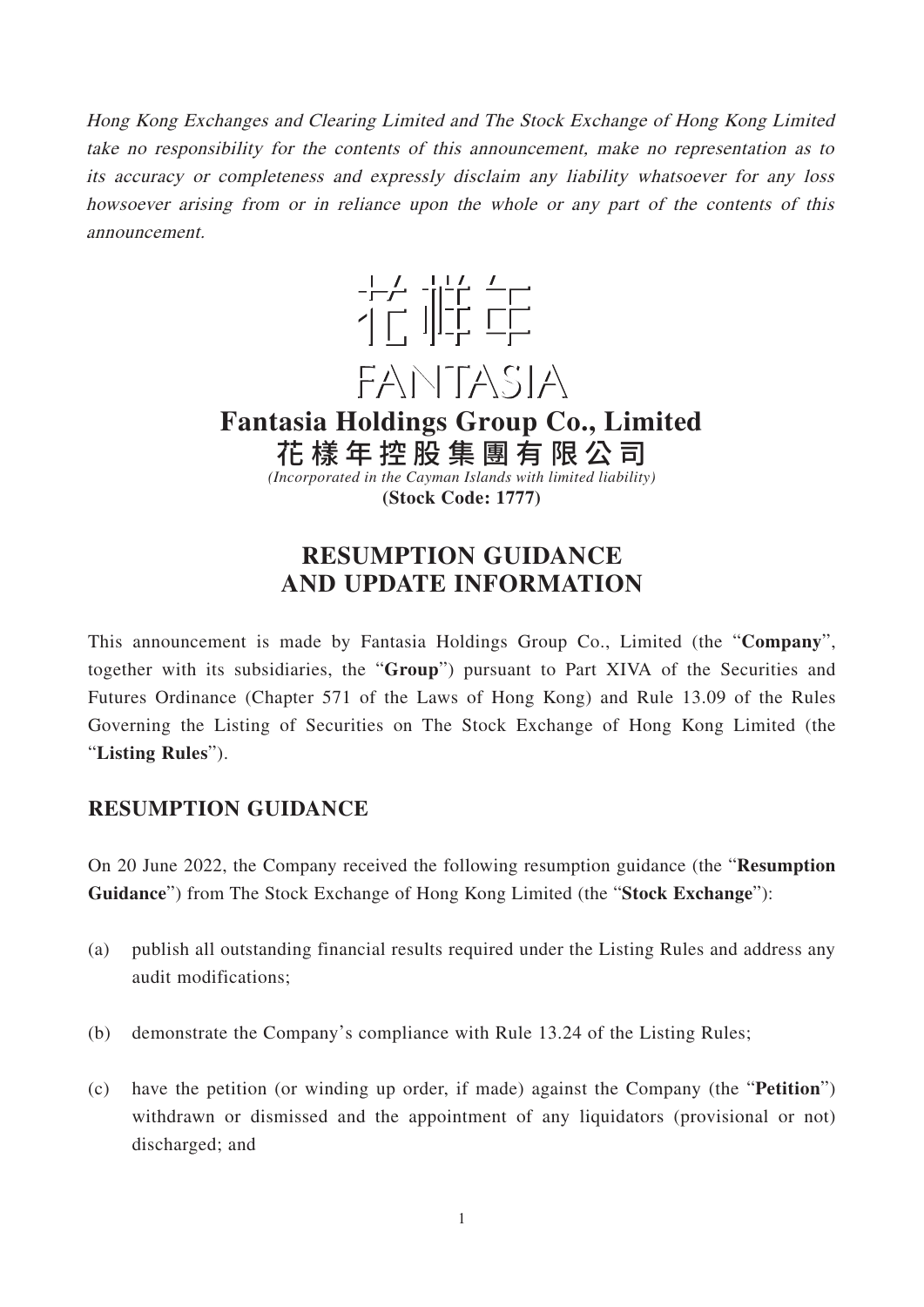(d) inform the market of all material information for the Company's shareholders and other investors to appraise the Company's position.

The Stock Exchange states that the Company must meet all the Resumption Guidance, remedy the issues causing its trading suspension and fully comply with the Listing Rules to the Stock Exchange's satisfaction before trading in its securities is allowed to resume. For this purpose, the Company has the primary responsibility to devise its action plan for resumption. The Stock Exchange further indicates that it may modify or supplement the Resumption Guidance if the Company's situation changes.

Under Rule 6.01A(1) of the Listing Rules, the Stock Exchange may cancel the listing of any securities that have been suspended from trading for a continuous period of 18 months. In the case of the Company, the 18-month period expires on 30 September 2023. If the Company fails to remedy the issues causing its trading suspension, fulfill the Resumption Guidance and fully comply with the Listing Rules to the Stock Exchange's satisfaction and resume trading in its shares by 30 September 2023, the Listing Division will recommend the Listing Committee to proceed with the cancellation of the Company's listing. Under Rules 6.01 and Rule 6.10 of the Listing Rules, the Stock Exchange also has the right to impose a shorter specific remedial period, where appropriate.

The Company is taking appropriate steps to comply with the Resumption Guidance and the relevant Listing Rules and will keep the public informed of the latest developments by making further announcement(s) as and when appropriate.

### **UPDATE INFORMATION**

#### **Restructuring plan**

The Company is actively pushing forward with its restructuring work. The Company has engaged a financial adviser to assist the board of directors of the Company to formulate a plan to address its capital structure. The Company and the financial adviser have engaged with the advisers for certain noteholders of the Company and are in the process of negotiating the restructuring proposal. The parties have not agreed on the terms as at the date of this announcement.